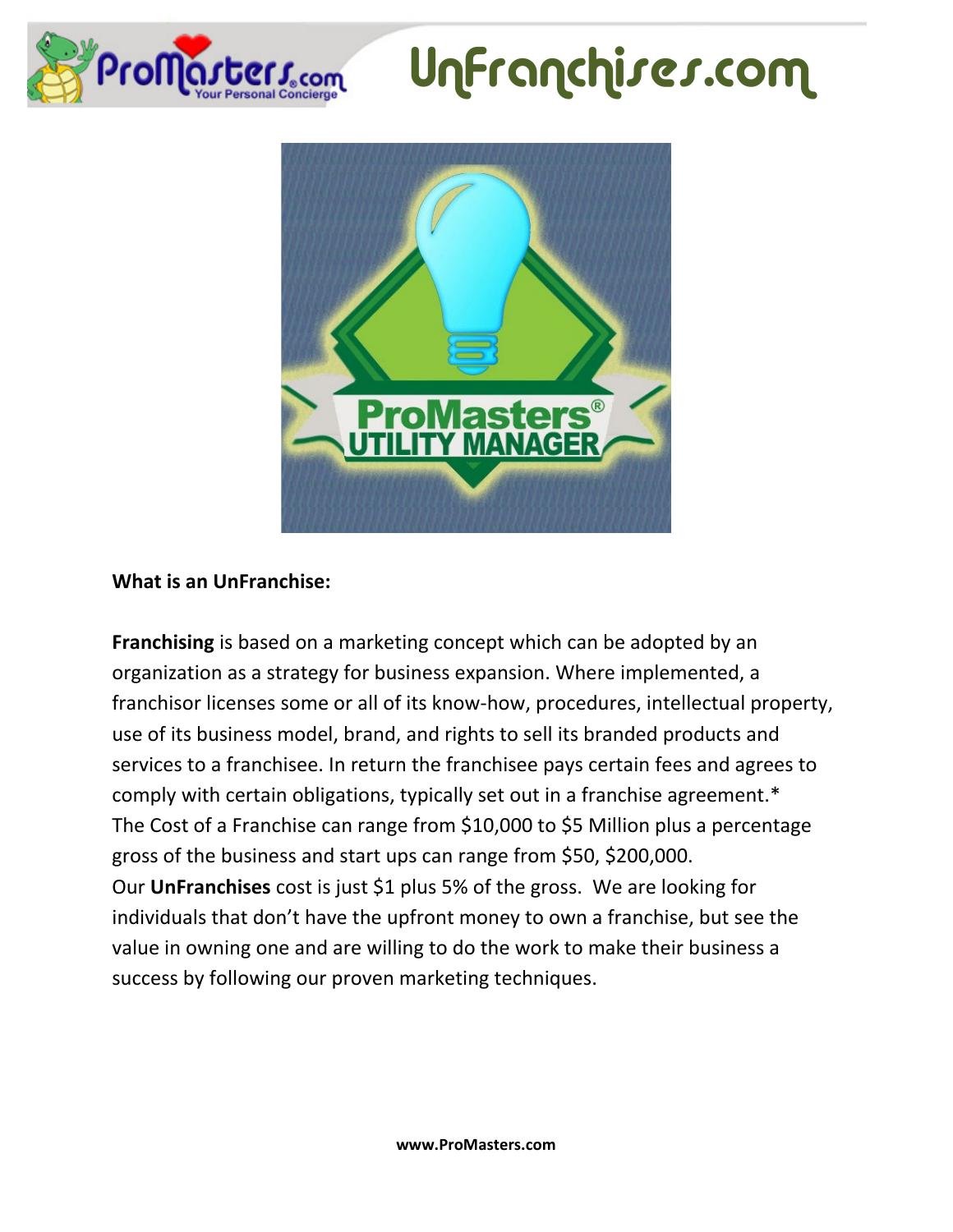

UnFranchises.com

## **Here's what we give you:**

**1)** Website completeling designed and up dated daily. With our special programming we can detect the person's IP Address and display their city and your Phone number at the top of the page with answering service.



- **2)** Pricing Structure for your business that beats the compition.
- **3)** Rebate programs only you have to make money off of and attract customers. [https://moving-rebates.com](https://moving-rebates.com/)
- **4)** Use of our logos, ordering, business cards, and other intellectual properties.
- **5)** Everything a Professional Franchise would give you without the cost.
- **6)** Own an unfranchised EXCLUSIVELY in your area for only \$1 and 5% of gross.

**www.ProMasters.com**